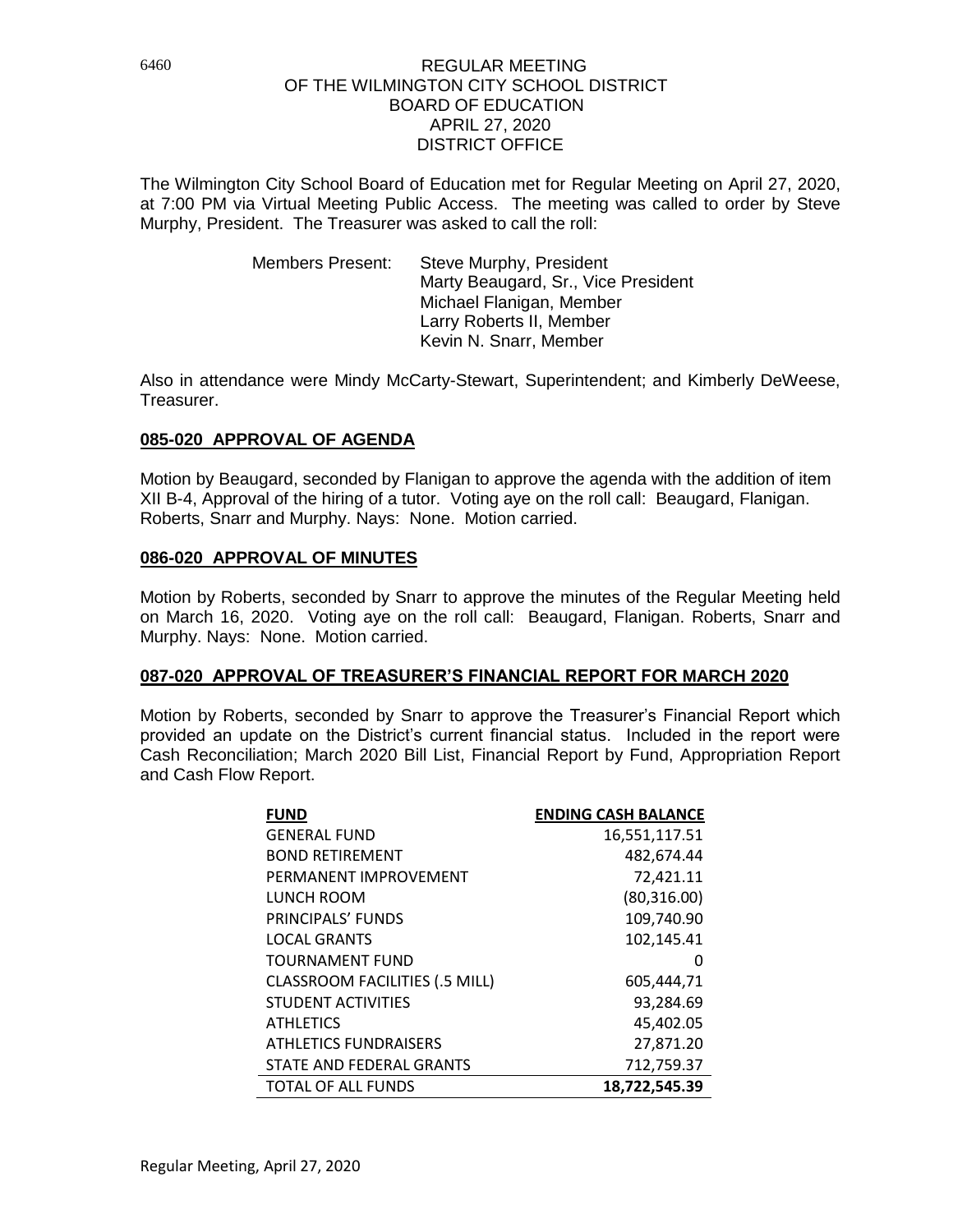Voting aye on the roll call: Beaugard, Flanigan, Roberts, Snarr and Murphy. Nays: None. Motion carried.

# **088-020 APPROVAL OF SECTION 125 FLEXIBLE BENEFIT PLAN AMENDMENT/ FY2020**

Motion by Roberts, seconded by Snarr to approve the amendment to Wilmington City Schools Section 125 Flexible Benefit Plan in order to include changes to the definition of medical expenses related to the Coronavirus Aid, Relief, and Economic Security Act (CARES Act).

Voting aye on the roll call: Beaugard, Flanigan. Roberts, Snarr and Murphy. Nays: None. Motion carried.

## **089-020 APPROVAL OF DONATIONS**

Motion by Roberts, seconded by Snarr to approve the following donation:

- 1. A \$5,000 cash donation to WCS Food Service Department from Alkermes, Inc. to support efforts in providing lunches to students during these troubled times.
- 2. A \$125 cash donation to WHS 1:1 Chromebook initiative in memory of Margaret Ann Rector.

Voting aye on the roll call: Beaugard, Flanigan. Roberts, Snarr and Murphy. Nays: None. Motion carried.

### **090-020 APPROVAL OF AGREEMENT/ SINCLAIR COMMUNITY COLLEGE**

Motion by Roberts, seconded by Beaugard to approve an agreement with Sinclair Community College regarding College Credit Plus rates for 2020-21 school year that includes Summer 2020, Fall 2020, and Spring 2021. Voting aye on the roll call: Beaugard, Flanigan. Roberts, Snarr and Murphy. Nays: None. Motion carried.

### **091-020 APPROVAL OF A MEMORANDUM OF UNDERSTANDING/SOLUTIONS**

Motion by Roberts, seconded by Beaugard to approve a Memorandum of Understanding to amend the current agreement with Solutions Community Counseling and Recovery Centers. The amendment will allow Prevention Services to be provided using technology when working on-site is not permitted. Voting aye on the roll call: Beaugard, Flanigan. Roberts, Snarr and Murphy. Nays: None. Motion carried.

# **092-020 APPROVAL OF RESOLUTION / DISTANCE LEARNING**

Motion by Roberts, seconded by Beaugard to approve a resolution to authorize the provision of distance learning and the Superintendent's development and implementation of plans for distance learning retroactive to March 16, 2020 and continuing through the period of extended school closure due to COVID-19.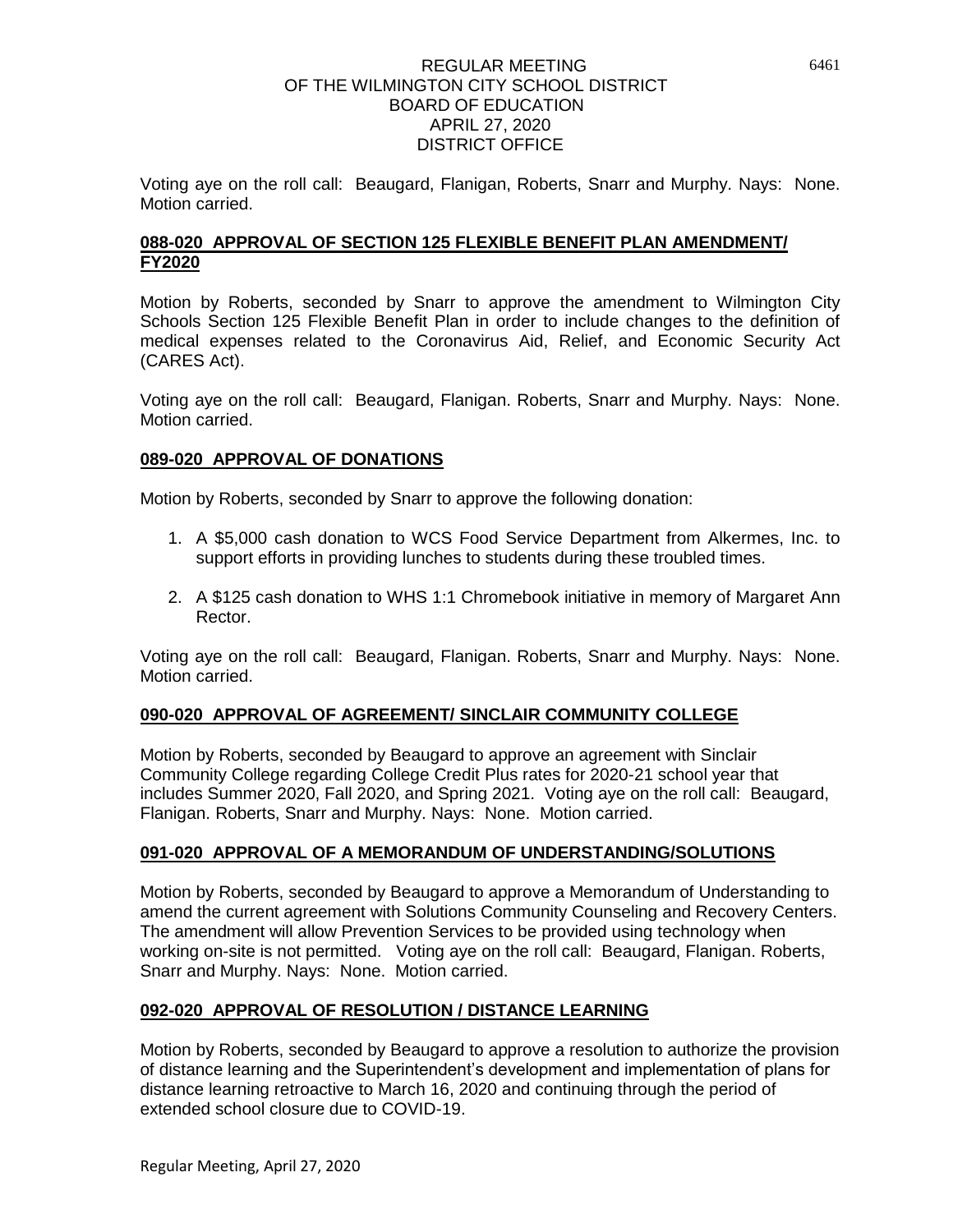**WHEREAS,** Governor Mike DeWine has declared a state of emergency in Ohio, and the Governor and the Director of the Ohio Department of Health have closed all Ohio schools to students from March 16, 2020, until the end of the 2019-2020 school year; and

**WHEREAS,** Governor DeWine and the Ohio Department of Education have stated that schools should work to provide education through alternative means during the period of extended school closure; and

**WHEREAS,** Section 15 of Ohio House Bill 197, signed into law by Governor DeWine on March 27, 2020, permits a board of education to adopt a plan for distance learning for students during the school shutdown, even if it had not adopted one previously pursuant to Revised Code  $\tilde{\S}$ 3313.482; and

**WHEREAS,** Ohio Department of Education guidance indicates that schools may use "blizzard bags" during this extended school closure, beyond the normal three days;

**NOW, THEREFORE, BE IT RESOLVED** that pursuant to Ohio House Bill 197, Section 15, the Board hereby approves the provision of distance learning retroactive to March 16, 2020, and continuing through the period of extended school closure due to COVID-19.

**BE IT FURTHER RESOLVED** that the Board further authorizes licensed staff including intervention specialist to provide instructional support and related services within the scope of their practice by electronic delivery method or telehealth communication to district students, including students who receive special education and related services under an Individualized Education Plan or Section 504 Services Plan, while the Director of Health's order to close schools to students remains in effect.

**BE IT FURTHER RESOLVED** that the Board ratifies and authorizes the Superintendent's development and implementation of a plan of distance learning to enable and require students of the district to access and complete classroom lessons in order to make up hours because of the closing of schools in compliance with orders of the Governor, Director of the Ohio Department of Health, a local board of health, and/or an extension of such an order due to the COVID-19 pandemic.

Voting aye on the roll call: Beaugard, Flanigan. Roberts, Snarr and Murphy. Nays: None. Motion carried

### **093-020 APPROVAL OF RESOLUTION / SUPERINTENDENT AND TREASURER AUTHORITY**

Motion by Roberts, seconded by Beaugard to approve a resolution to declare an emergency and grant authorization to the Treasurer, Superintendent and their designees to take emergency measures.

 *WHEREAS, on March 9, 2020, Governor DeWine declared a State of Emergency in Executive Order 2020-01D; and*

*WHEREAS, on March 11, 2020, the head of the World Health Organization declared COVID-19 a pandemic; and*

*WHEREAS, on March 22, 2020, the Director of Public Health issued a "Stay at Home" Order; and*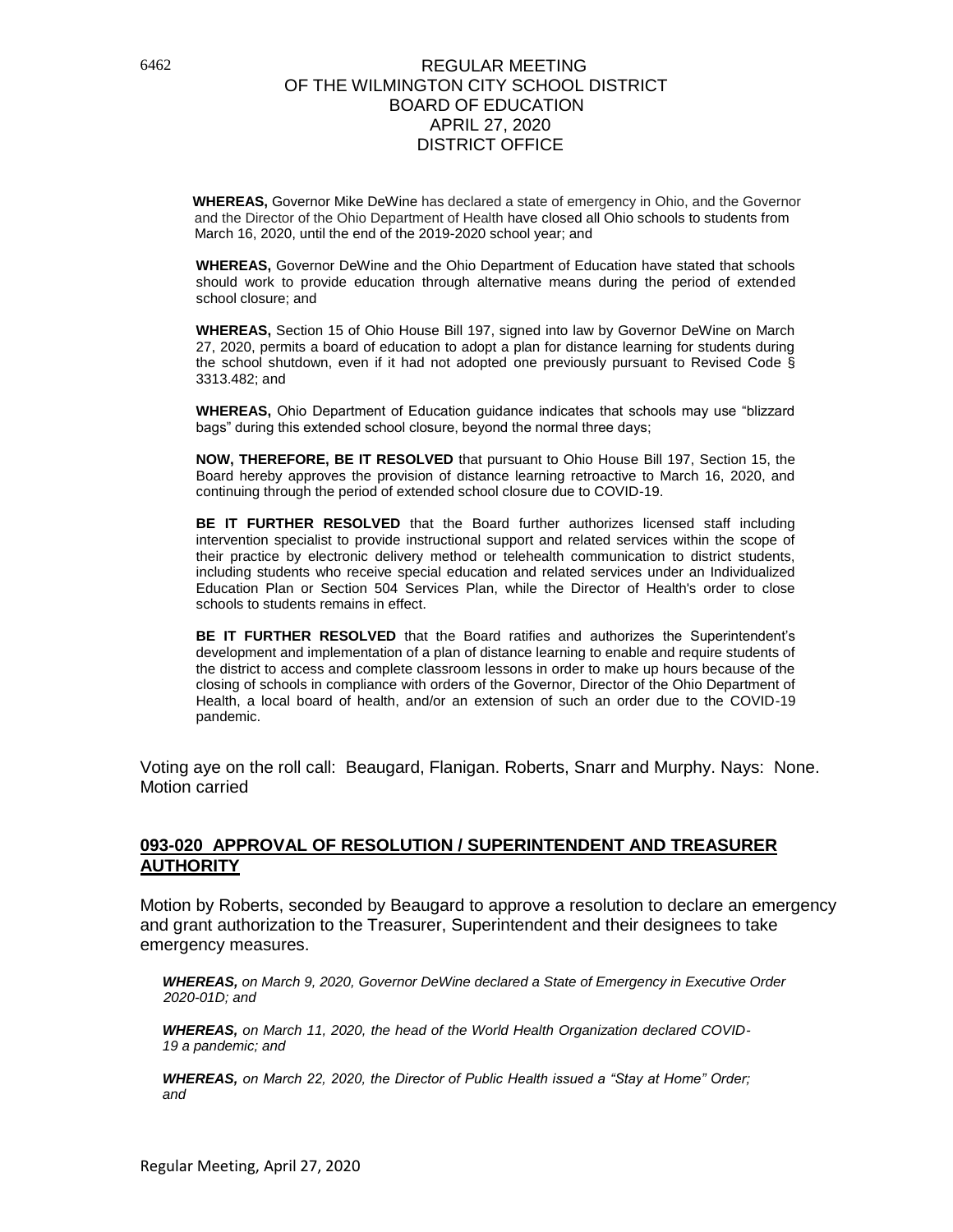*WHEREAS, Governor Mike DeWine closed all Ohio schools from March 16, 2020, until the end of the 2019-2020 school year; and*

*WHEREAS, as a result of these events, and the transition to distance learning, the Superintendent and Treasurer have been required, and may be required in the near term, to take swift action in response to the pandemic, in order to continue providing instruction and nutrition to students; and*

*WHEREAS, the Board has adopted Policy 6320 which authorizes approval of certain contracts and purchases using specific procedures and within certain limits.*

*BE IT THEREFORE RESOLVED that the Wilmington City School District Board of Education declares an emergency; and*

*BE IT FURTHER RESOLVED that the actions of the Superintendent and Treasurer, and their designees, with respect to the continuation of instruction and nutrition, to date, are ratified ; and*

*BE IT FURTHER RESOLVED that the Superintendent and Treasurer, and their designees, are authorized to take emergency measures, make decisions using their best judgment in these unique circumstances, and to expend funds for products and services needed to respond to this emergency, up to \$50,000.*

Voting aye on the roll call: Beaugard, Flanigan. Roberts, Snarr and Murphy. Nays: None. Motion carried.

### **094-020 APPROVAL OF NEW POSITION/ RESTORATIVE COORDINATOR**

Motion by Roberts, seconded by Beaugard to approve the addition of a new position titled Restorative Coordinator who will develop and implement proactive and responsive restorative practices in order to foster a safe, supportive, and positive school culture with the adults and students in the district. Voting aye on the roll call: Beaugard, Flanigan. Roberts, Snarr and Murphy. Nays: None. Motion carried.

#### **095-020 APPROVAL OF RESOLUTION / SUPPORT OF MILITARY FAMILIES**

Motion by Roberts, seconded by Beaugard to approve the following resolution in support of our Military Families:

*Whereas, the Wilmington City School District has a long history of supporting our military veterans and those currently serving; and,*

*Whereas, Wilmington City School District Board of Education, staff, and students wholeheartedly recognize and appreciate the sacrifices of all those who have served our country and those currently serving, and,*

*WHEREAS, students who have parents or guardians in the military may experience six to nine different schools during their K-12 education; and*

*WHEREAS, frequent moves, family separations through deployments and reintegration issues present unique challenges to military families; and*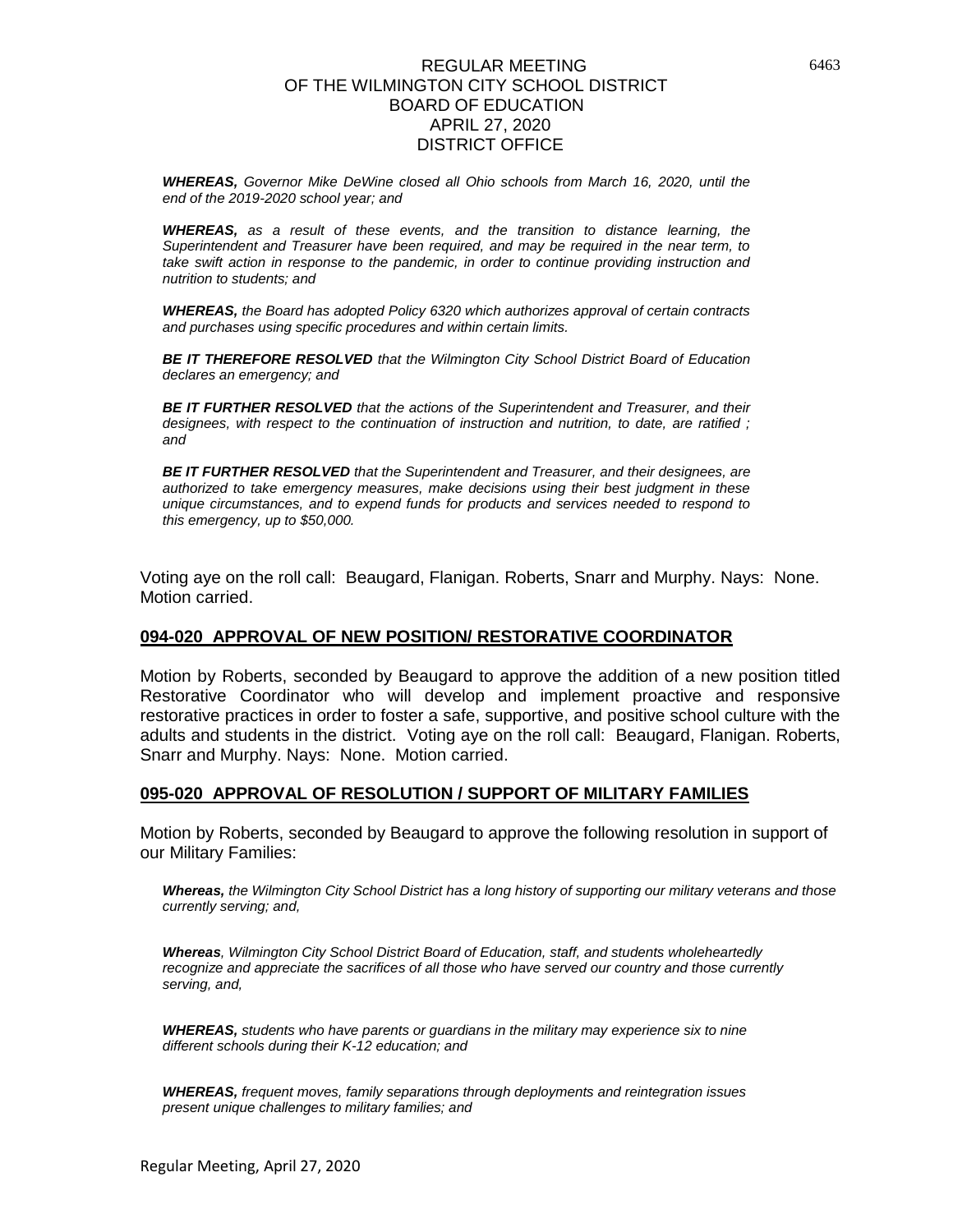*WHEREAS, Wilmington City Schools is committed to meeting the unique needs of all students, especially those of military youth, therefore, be it*

*RESOLVED, Wilmington City Schools offers our gratitude and support for all military personnel, their families and veterans;*

*RESOLVED, Wilmington City Schools will establish a trained point of contact to support military families;*

*RESOLVED, Wilmington City Schools will make every effort to connect military families with the resources they need and continue to look for ways to support, connect with, and educate our staff and students about our Veterans, those currently serving, and their families.*

Voting aye on the roll call: Beaugard, Flanigan. Roberts, Snarr and Murphy. Nays: None. Motion carried.

### **096-020 ACCEPT RESIGNATION / EWRY / 2019-2020**

Motion by Beaugard, seconded by Roberts to accept the following resignation:

*Misty Ewry, WMS Asst. Principal effective July 31, 2020* 

Voting aye on the roll call: Beaugard, Flanigan. Roberts, Snarr and Murphy. Nays: None. Motion carried.

### **097-020 APPROVAL OF EMPLOYMENT / CONNOR RIOCH/ 2020-21**

Motion by Beaugard, seconded by Roberts to approve the following new hire pending completion of all requirements of employment, with salary and benefits as per the WEA negotiated agreement:

*Connor Rioch, WMS Math teacher*

Voting aye on the roll call: Beaugard, Flanigan. Roberts, Snarr and Murphy. Nays: None. Motion carried.

### **098-020 ACCEPT RESIGNATIONS / 2019-20**

Motion by Beaugard, seconded by Roberts to accept the following resignations:

| Rebecca Haberlandt WMS Math Teacher |                       | Effective8/1/2020   |
|-------------------------------------|-----------------------|---------------------|
| <b>Justin Evans</b>                 | 5th Grade Teacher, EE | Effective 8/1/2020  |
| Jennifer Steinmetz                  | 6th Grade Math, WMS   | Effective 8/1/2020  |
| <b>Kristin Wilson</b>               | Preschool Teacher, EE | Effective 6/1/2020  |
| Alicia Goings                       | 5th Grade Teacher, EE | Effective 5/31/2020 |
| Laney Wilson                        | Teacher (K), Holmes   | Effective 8/1/2020  |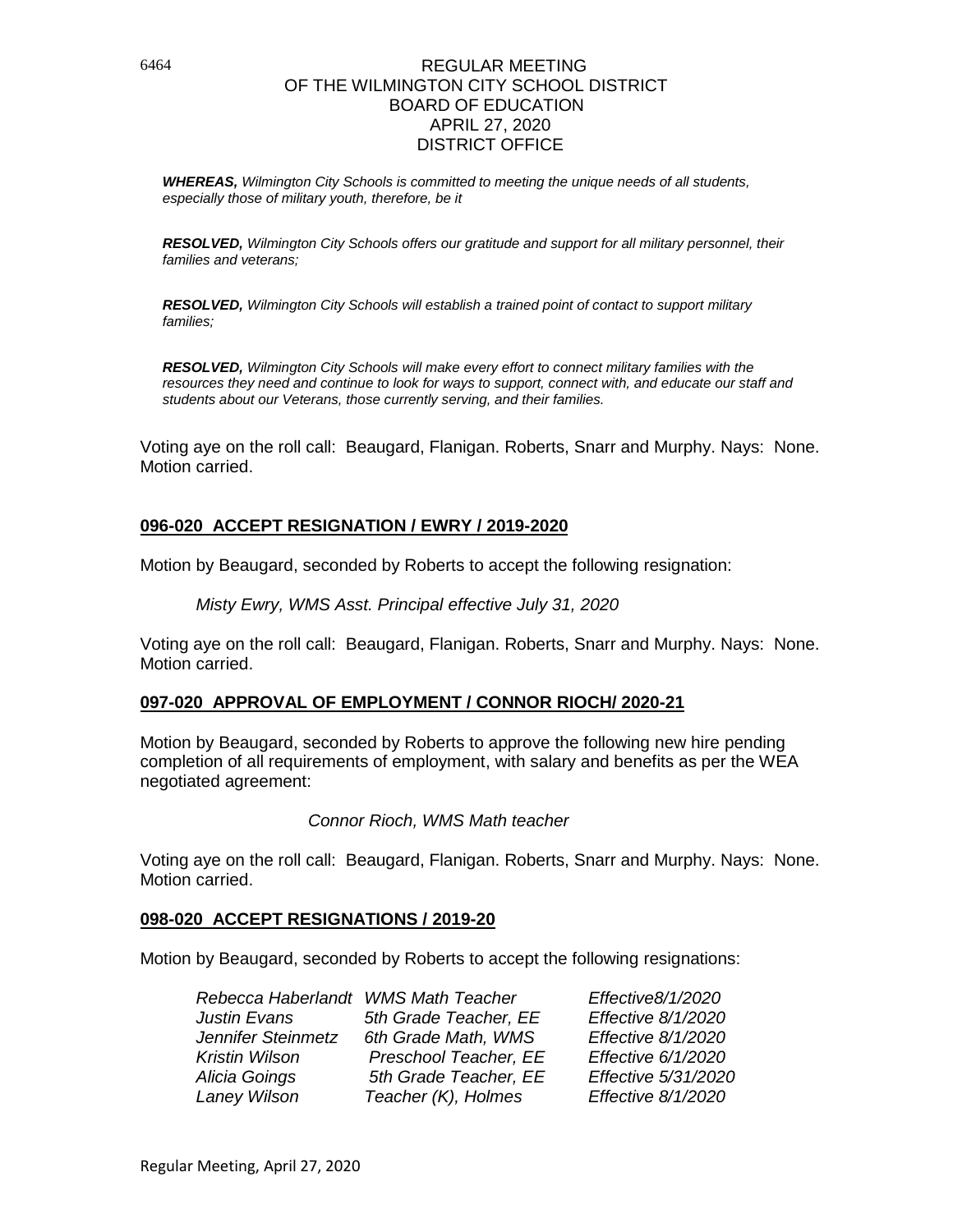| <b>Katie Lowery</b> | Teacher (K), Holmes | Effective 8/1/2020 |
|---------------------|---------------------|--------------------|
| Donna Adams         | Teacher (K), Holmes | Effective 8/1/2020 |

Voting aye on the roll call: Beaugard, Flanigan. Roberts, Snarr and Murphy. Nays: None. Motion carried.

### **099-020 APPROVAL OF SUPPLEMENTAL CONTRACT / CALDWELL / 2019-20**

Motion by Beaugard, seconded by Roberts to approve the following supplemental contract:

*Connor Caldwell JV Baseball Coach \$ 2,392*

Voting aye on the roll call: Beaugard, Flanigan. Roberts, Snarr and Murphy. Nays: None. Motion carried.

### **100-020 APPROVAL OF EMPLOYMENT/ LONG / TUTOR**

Motion by Beaugard, seconded by Roberts to approve the following new hire:

*Karen Long, Tutor to support the students in Mrs. Wood's first grade class from April 6, 2020 through May 21, 2020 Paid at the District Tutor Rate of \$23.00 for up to 10 hours per week.*

Voting aye on the roll call: Beaugard, Flanigan. Roberts, Snarr and Murphy. Nays: None. Motion carried.

### **101-020 APPROVAL OF UNPAID LEAVE / 2019-20**

Motion by Beaugard, seconded by Roberts to accept the following unpaid leave:

| Melissa Colley, Bus Driver |                            | From 3/16/2020-4/30/2020  |
|----------------------------|----------------------------|---------------------------|
|                            | Dan DeWall, Mtc/Bus Driver | From 3/23/2020-6/30/2020  |
| Yvette Lykins, Bus Driver  |                            | From 3/5/2020 - 3/20/2020 |

Voting aye on the roll call: Beaugard, Flanigan. Roberts, Snarr and Murphy. Nays: None. Motion carried.

#### **102-020 RESCIND NON-TEACHING SUPPLEMENTAL CONTRACT / DRAKE / 2019-20**

Motion by Beaugard, seconded by Roberts to rescind the following non-teaching supplemental contract that was originally approved at the January 27, 2020 Board meeting:

*Jody Drake JV Baseball Coach*

Voting aye on the roll call: Beaugard, Flanigan. Roberts, Snarr and Murphy. Nays: None. Motion carried.